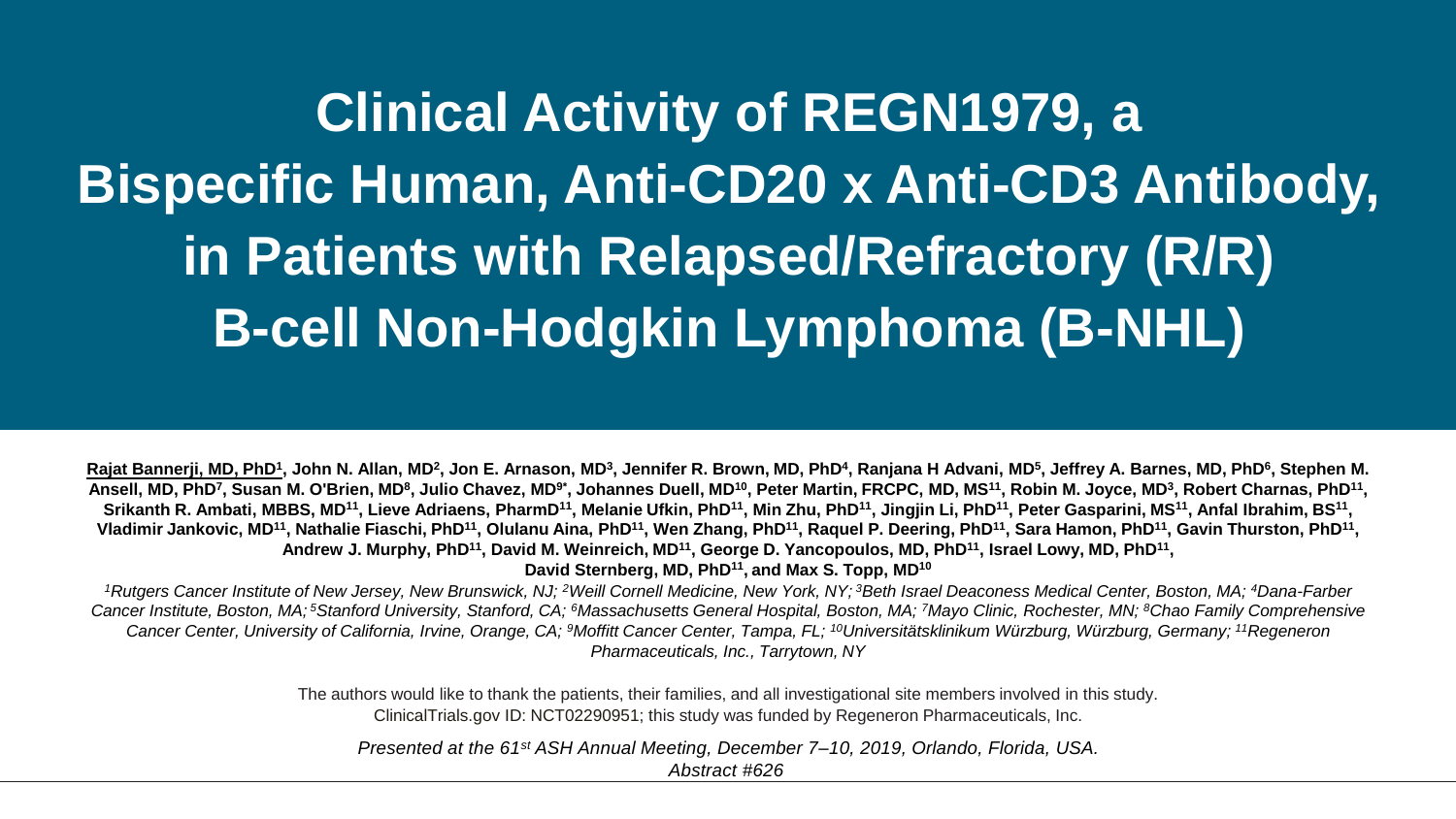# **REGN1979, anti-CD20 x anti-CD3 bispecific antibody: structure and first-in-human study design**

#### **REGN1979 molecular structure**



#### **Study schema†**



- Primary objectives:
	- Safety
	- Tolerability
	- DLTs

Secondary objectives:

**Expansion** 

- Antitumor activity
- Pharmacokinetics
- Immunogenicity
- REGN1979 was administered using an escalating dose schedule consisting of initial, intermediate, and step-up dose

• Designed to cross-link and activate CD3 expressing T-cells upon contact with CD20+ B-cells, thereby killing CD20+ tumor cells independent of T-cell receptor recognition $1,2$ 

Ab, antibody; B-NHL, B-cell non-Hodgkin lymphoma; CLL, chronic lymphocytic leukemia; DLT, dose-limiting toxicity; FL, follicular lymphoma; Gr, grade; R/R, relapsed/refractory.

<sup>•</sup> REGN1979 is an anti-CD20 x anti-CD3 bispecific IgG4 Ab

<sup>\*</sup>IgG3 substitution on fragment crystalizable (Fc) regions is associated with the CD3 arm; †CLL arm of study not shown.

<sup>1.</sup> Smith EJ et al. *Sci Rep*. 2015;5:17943. 2. Choi BD et al. *Expert Opin Biol Ther*. 2011;11:843–853.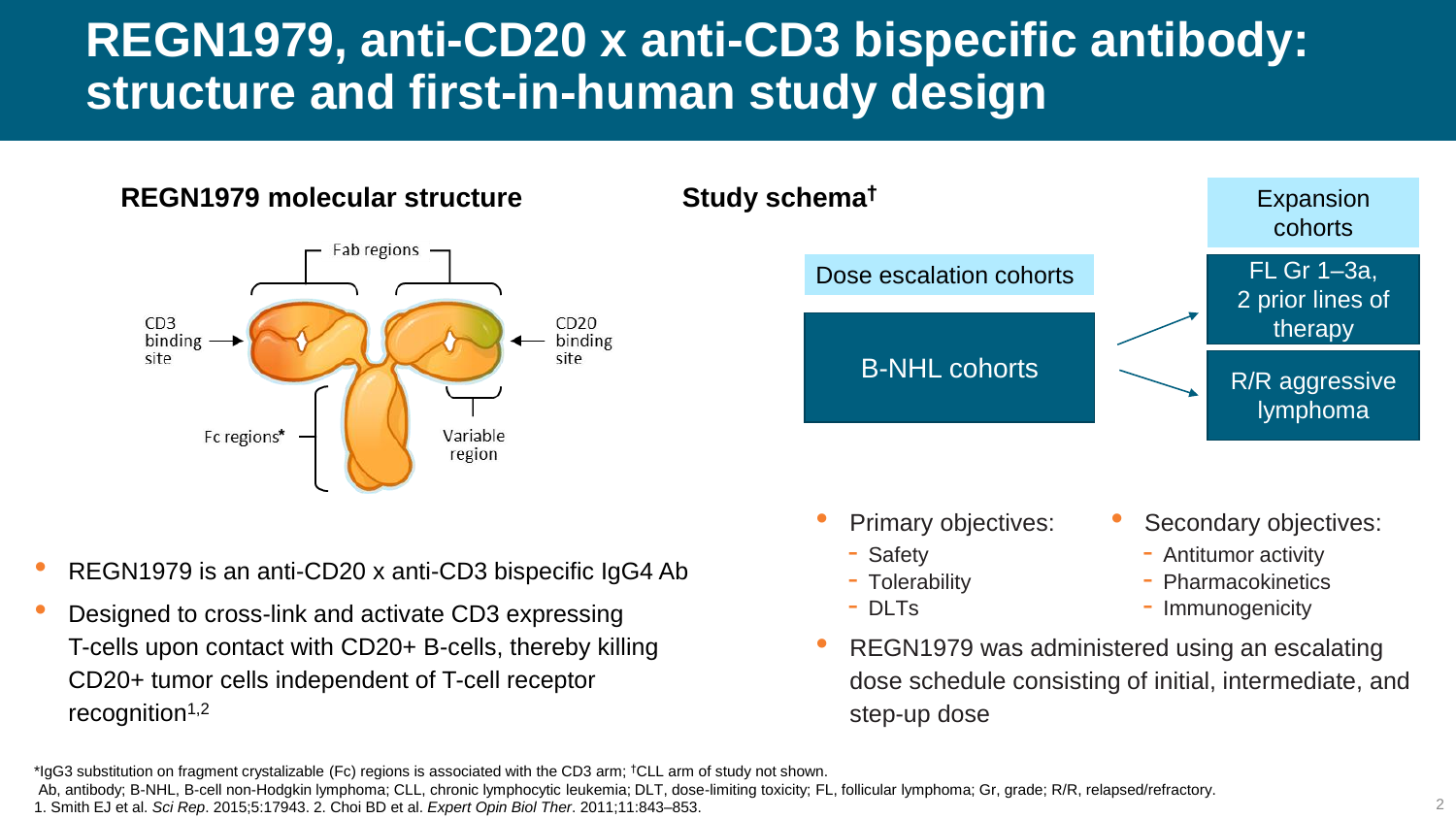### **Patient demographics and baseline characteristics: heavily pre-treated and refractory population**

| <b>Patient and disease characteristics</b>   | <b>Total</b><br>$N = 110$ |
|----------------------------------------------|---------------------------|
| Median age, years (range)                    | 67.0                      |
|                                              | $(30 - 88)$               |
| Male, $n$ $(\%)$                             | 77(70.0)                  |
| ECOG Performance Status, n (%)               |                           |
| $\Omega$                                     | 47 (42.7)                 |
| 1                                            | 63(57.3)                  |
| Ann Arbor stage at study entry, <b>n</b> (%) |                           |
| $ -\ $                                       | 16(14.5)                  |
| $III$ -IV                                    | 94(85.5)                  |
| B-NHL diagnosis, n (%)                       |                           |
| <b>DLBCL</b>                                 | 61 $(55.5)$               |
| <b>FL Gr 1-3a</b>                            | 31(28.2)                  |
| <b>MCL</b>                                   | 9(8.2)                    |
| <b>MZL</b>                                   | 6(5.5)                    |
| Other*                                       | 3(2.7)                    |

| Data cut-off date: September 03, 2019 |  |  |
|---------------------------------------|--|--|
|---------------------------------------|--|--|

| *Other includes FL Gr 3b or Gr unknown, Waldenström macroglobulinemia; *Refractory defined as no response or relapse within ≤6 months, relapsed defined as recurrence >6 months after response to last |  |
|--------------------------------------------------------------------------------------------------------------------------------------------------------------------------------------------------------|--|
| therapy. B-NHL, B-cell non-Hodgkin lymphoma; DLBCL, diffuse large B-cell lymphoma; ECOG, Eastern Cooperative Oncology Group; FL, follicular lymphoma; Gr, grade; MCL, mantle cell lymphoma;            |  |
| MZL, marginal zone lymphoma; R/R, relapsed/refractory.                                                                                                                                                 |  |

| <b>Prior treatment</b>                                              | <b>Total</b><br>$N = 110$ |
|---------------------------------------------------------------------|---------------------------|
| Median prior lines of cancer-related systemic<br>therapy, n (range) | $3(1-11)$                 |
| R/R to last treatment <sup>†</sup> , <b>n</b> $(\%)$                |                           |
| Refractory                                                          | 88 (80.0)                 |
| Relapsed                                                            | 17(15.5)                  |
| <b>Missing</b>                                                      | 5(4.5)                    |
| <b>Patient disposition</b>                                          | <b>Total</b>              |
|                                                                     | $N = 110$                 |
| Patients continuing on study, n (%)                                 | 31(28.2)                  |
| Patients who completed study, n (%)                                 | 10(9.1)                   |
| Patients who discontinued study, n (%)                              | 69(62.7)                  |
| Progression/recurrence of disease                                   | 35(31.8)                  |
| Death                                                               | 13(11.8)                  |
| Other                                                               | 9(8.2)                    |
| Physician decision                                                  | 6(5.5)                    |
| Subject decision                                                    | 5(4.5)                    |
| Adverse event                                                       | 1(0.9)                    |

3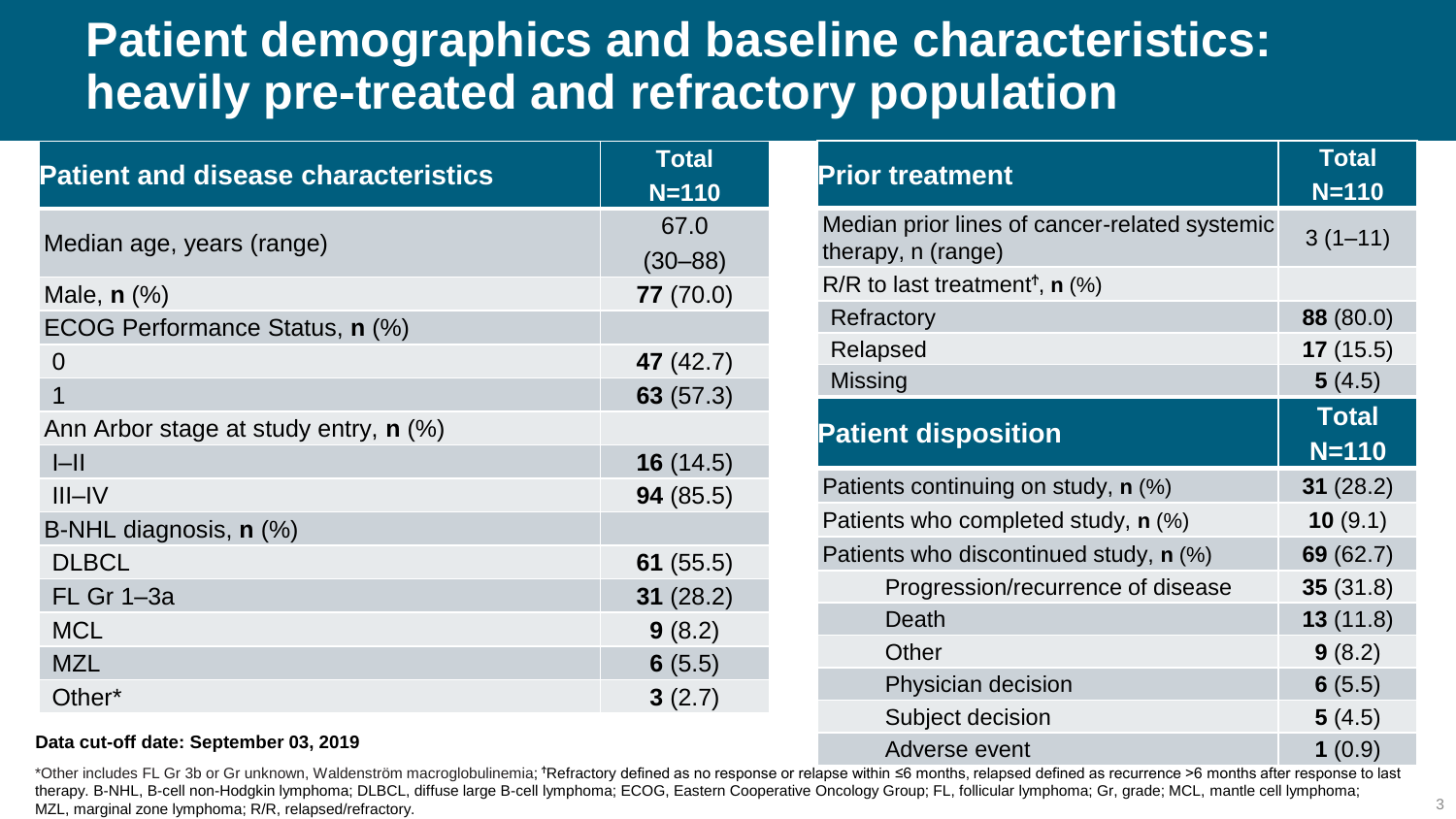### **Mean REGN1979 PK profiles during Week 5 for patients**  with B-NHL: linear PK,  $t_{1/2}$   $\sim$   $>$  1 week at effective doses



- REGN1979 exposure increased with dose approximately linearly
- At ≥40 mg, REGN1979 exposure in humans was higher than the efficacious exposures in mice at which growth of established B-cell (Raji) tumors was inhibited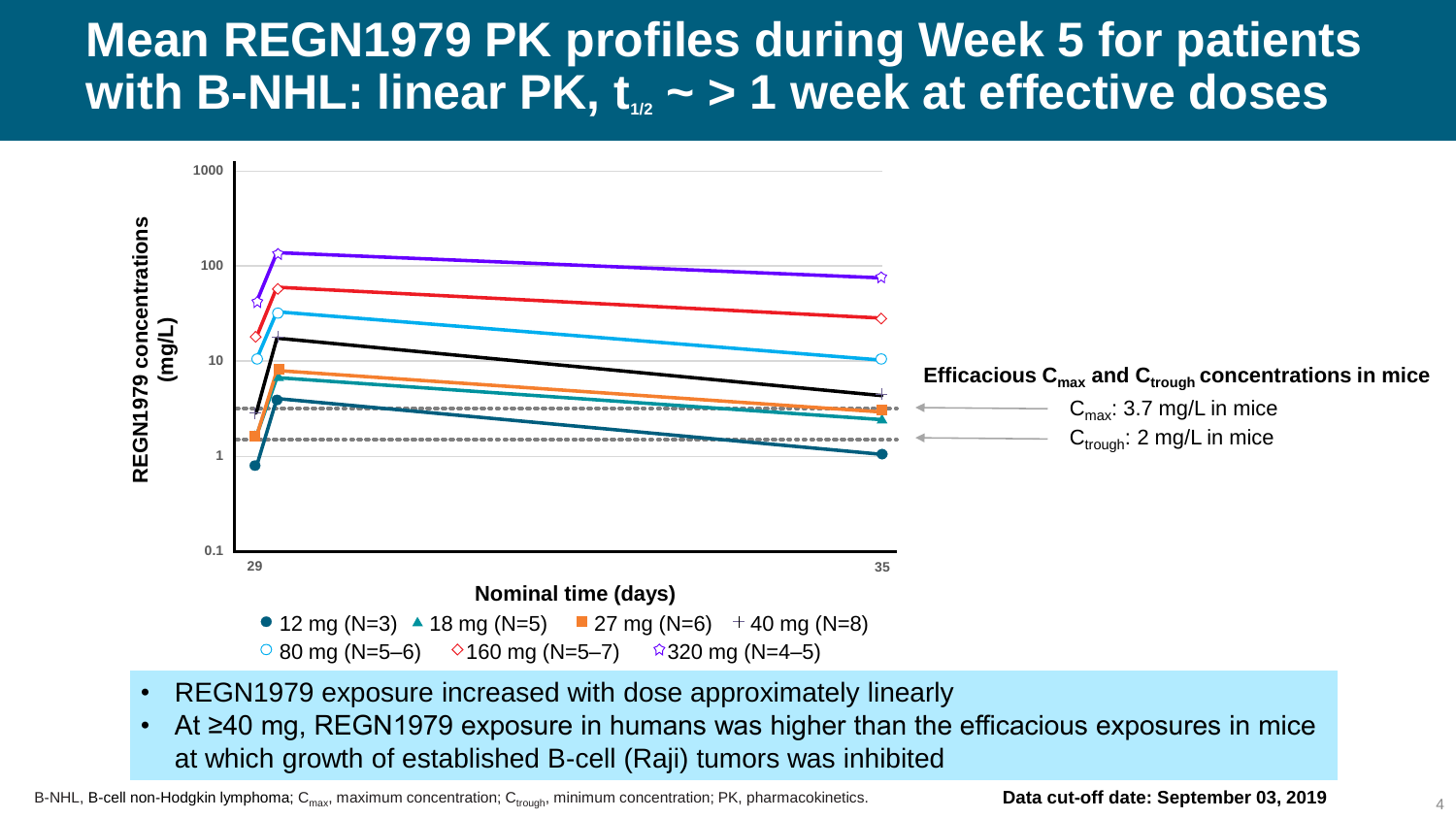#### **Safety and summary of adverse events in 110 patients: Gr 3 CRS was 6.4%; no seizures**

| TEAE (any Gr)*                           | Total (N=110)<br>$n$ (%) | TEAE (Gr $3-4$ ) <sup>§</sup>        | <b>Total (N=110)</b><br>$n$ (%) |
|------------------------------------------|--------------------------|--------------------------------------|---------------------------------|
| Pyrexia                                  | 88 (80.0)                | Anemia                               | 24(21.8)                        |
| <b>CRS</b>                               | 65 (59.1)                | Hypophosphatemia <sup>#</sup>        | 21(19.1)                        |
| Chills                                   | 56 (50.9)                | Neutropenia <sup>#</sup>             | 21(19.1)                        |
| Infections and infestations <sup>†</sup> | 55 (50.0)                | Lymphopenia <sup>#</sup>             | 21(19.1)                        |
| Fatigue                                  | 40 (36.4)                | Thrombocytopenia <sup>#</sup>        | 15(13.6)                        |
| Anemia                                   | 39(35.5)                 | Leukopenia <sup>#</sup>              | 11(10.0)                        |
| Increased C-reactive protein             | 34(30.9)                 | Increased aspartate aminotransferase | 9(8.2)                          |
| Hypotension                              | 33(30.0)                 | Hypotension                          | 9(8.2)                          |
| Hypophosphatemia <sup>‡</sup>            | 33(30.0)                 | Increased alanine aminotransferase   | 7(6.4)                          |
| Thrombocytopenia <sup>‡</sup>            | 31(28.2)                 | <b>CRS</b>                           | 7(6.4)                          |
| <b>Nausea</b>                            | 30(27.3)                 | Fatigue                              | 6(5.5)                          |
| Cough                                    | 28(25.5)                 | <b>Dyspnea</b>                       | 6(5.5)                          |
| <b>IRR</b>                               | 27(24.5)                 | Hyperglycemia                        | 6(5.5)                          |
| Tachycardia                              | 27(24.5)                 |                                      | <b>Total (N=110)</b>            |
| Headache                                 | 27(24.5)                 | TEAE (Gr 5)                          | $n$ (%)                         |
| Peripheral edema                         | 25(22.7)                 | Cardiac arrest (unrelated)           | 1(0.9)                          |
| Neutropenia <sup>#</sup>                 | 25(22.7)                 | Gastric perforation                  | 1(0.9)                          |
| <b>Dyspnea</b>                           | 24(21.8)                 | Lung infection                       | 1(0.9)                          |
| Lymphopenia <sup>#</sup>                 | 23(20.9)                 | Multi-organ failure (unrelated)      | 1(0.9)                          |
| Vomiting                                 | 23(20.9)                 | Acute renal failure (unrelated)      | 1(0.9)                          |
| Decreased appetite                       | 23(20.9)                 | Pneumonia                            | 1(0.9)                          |

\*Occurred in ≥20% of patients; <sup>Ϯ</sup>Comprises SOC terms infections and infestations; ‡Composite terms; thrombocytopenia, lymphopenia, neutropenia, leukopenia, and hypophosphataemia include decrease in platelet count, lymphocytes, neutrophils, white blood cells, and blood phosphorus, respectively; §Occurred in >5 patients. CRS, cytokine release syndrome; Gr, grade; IRR, infusion-related reaction; SOC, system organ class; TEAE, treatment-emergent adverse event.

**Data cut-off date: September 03, 2019**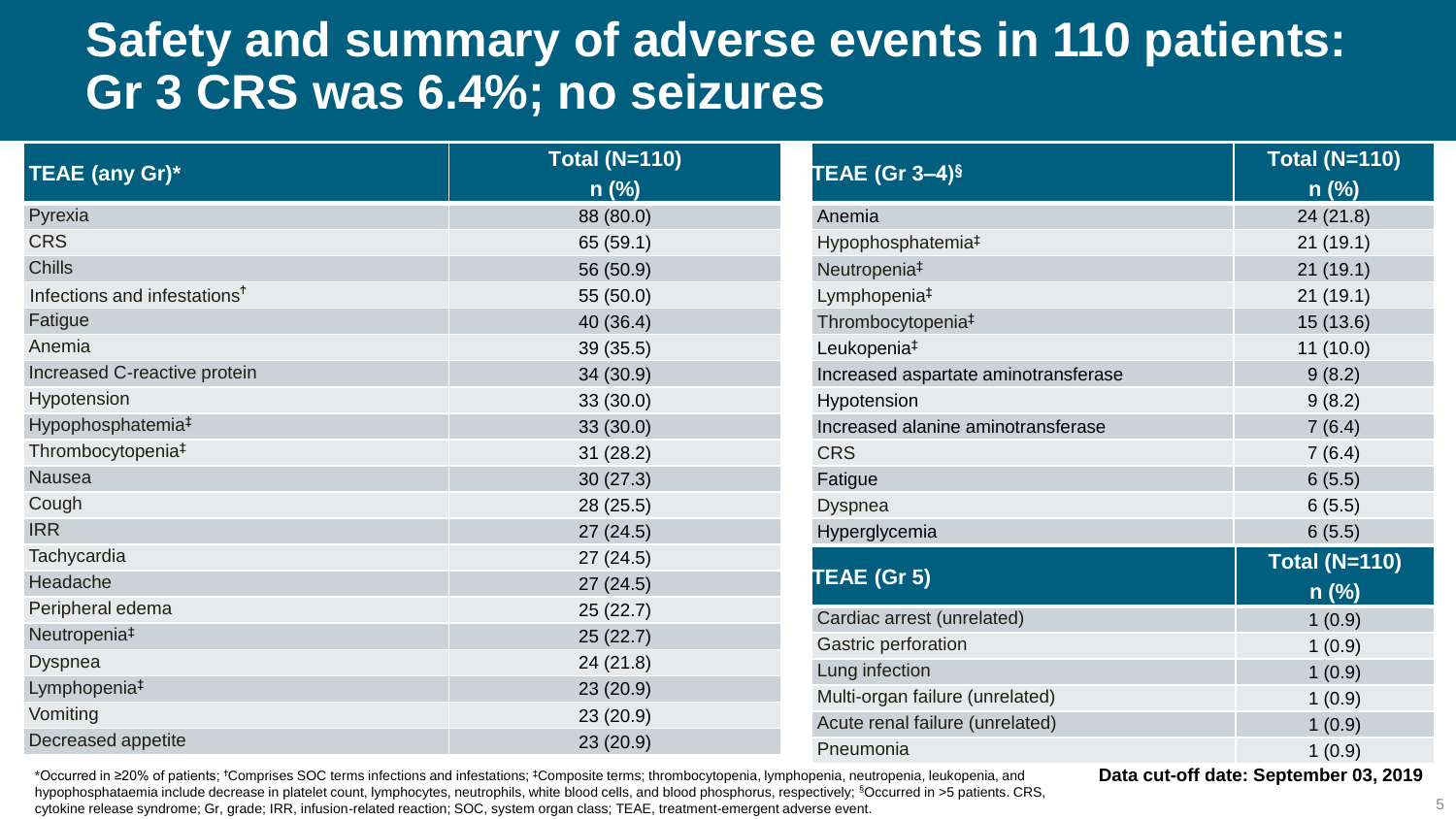# **Step-up dosing mitigates IRR/CRS events and allows subsequent dosing up to 320 mg**

- IRR/CRS events occurred predominantly during Weeks 1–3 and declined thereafter, without dose-dependent increase in incidence or severity
- At data cut-off, eight patients experienced Gr 3 IRR/CRS\*, without reported Gr 4 or 5 IRR/CRS events†
	- After data cut-off, one patient with aggressive MCL blastoid variant, with bone marrow involvement and bulky disease, experienced Gr 4 CRS (and TLS)
- No patient discontinued due to IRR/CRS





\*IRR, infusion-related reaction according to Common Terminology Criteria for Adverse Events (CTCAE) v4.03; CRS, cytokine release syndrome according to adapted Lee DW et al. *Blood* 2014;124:188–195.; **†**For patients who experienced both IRR and CRS during the same week, the maximum Gr of either was used. AE, adverse event; Gr, grade; MCL, mantle cell lymphoma; TLS, tumor lysis syndrome.

#### **Data cut-off date: September 03, 2019**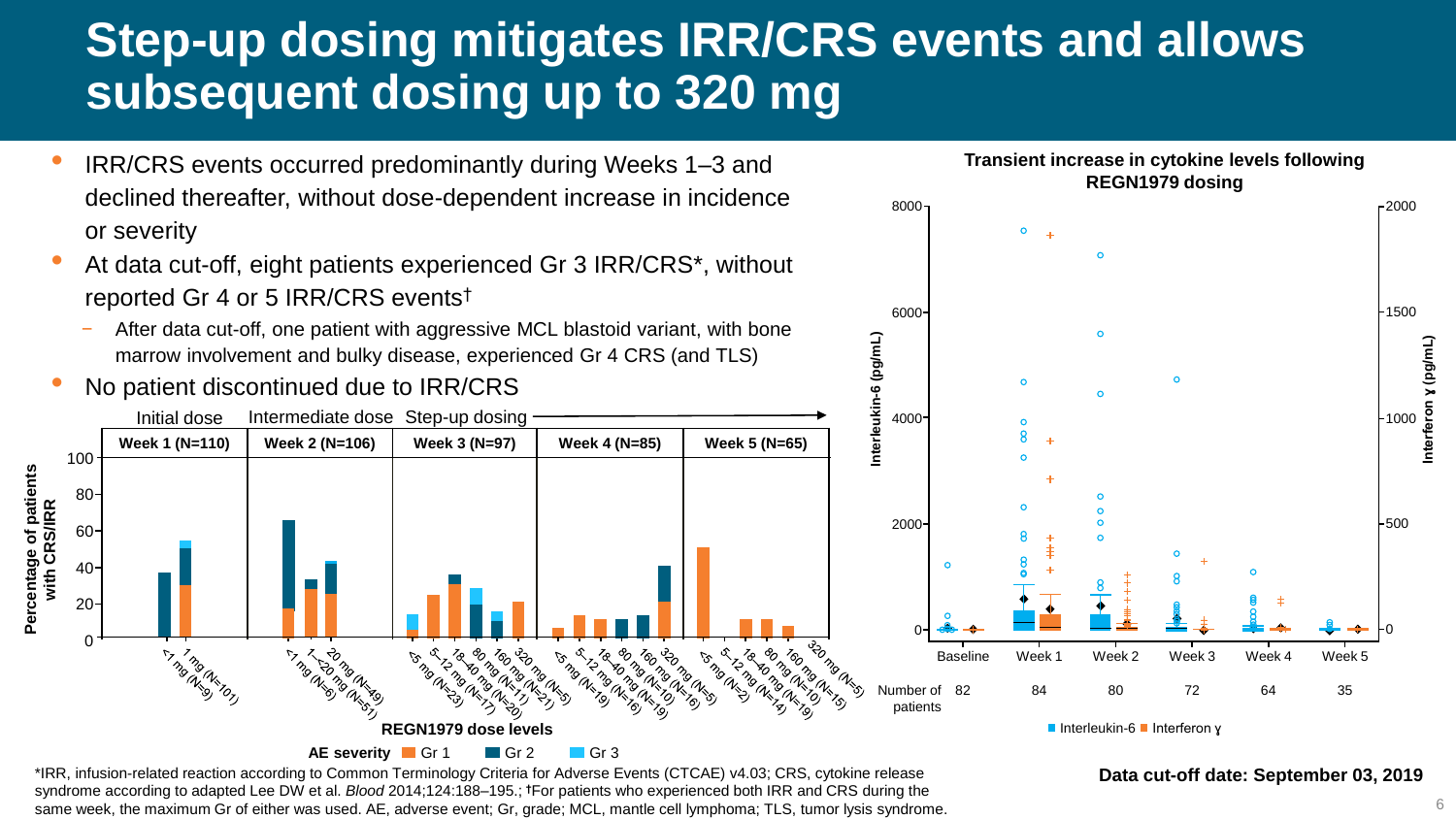# **Safety and summary of adverse events**

- No patients with B-NHL experienced a DLT during dose escalation; MTD not reached
- The most common TEAEs were pyrexia (n=88), CRS (n=65), chills (n=56), fatigue (n=40), and anemia  $(n=39)$
- The most common Gr 3 or 4 AEs were anemia (n=24), hypophosphatemia (n=21), lymphopenia (n=21), and neutropenia (n=21)
- Neurologic AEs were transient, and none required treatment discontinuation. There were no seizures or Gr 4 or 5 neurologic AEs.
- Six patients discontinued study drug due to treatment-related AEs: Gr 1: CMV infection (n=1); Gr 3: hemolysis (n=1); fatigue (n=1); pneumonia (n=2); toxoplasmosis<sup>\*</sup> (n=1). Two patients discontinued due to AEs unrelated to treatment (both Gr 3): neck abscess (n=1); worsening cytopenia (n=1).
- Infections and infestations<sup>†</sup> were reported in 50% of patients [20% Gr 3–4, with two deaths  $(1.8\%)$ ]
- 15 patients died during the study: progressive disease (n=10, one with Gr 5 multi-organ failure and one with Gr 5 renal failure acute); gastric perforation, cardiac arrest, lung infection, pneumonia (n=1 each); one patient died of fungal pneumonia 7 months after treatment discontinuation
- After data cut-off, one patient in an expansion cohort died of tumor lysis syndrome (TLS); this was a patient with MCL blastoid variant with bone marrow involvement and bulky disease

**Data cut-off date: September 03, 2019**

<sup>\*</sup>Corrected from encephalopathy after data cut; <sup>Ϯ</sup>Comprises SOC terms infections and infestations. AE, adverse event; B-NHL, B-cell non-Hodgkin lymphoma; CMV, cytomegalovirus; CRS, cytokine release syndrome; DLT, dose-limiting toxicity; Gr, grade; MCL, mantle cell lymphoma; MTD, maximum tolerated dose; SOC, system organ class; TEAE, treatment-emergent AE.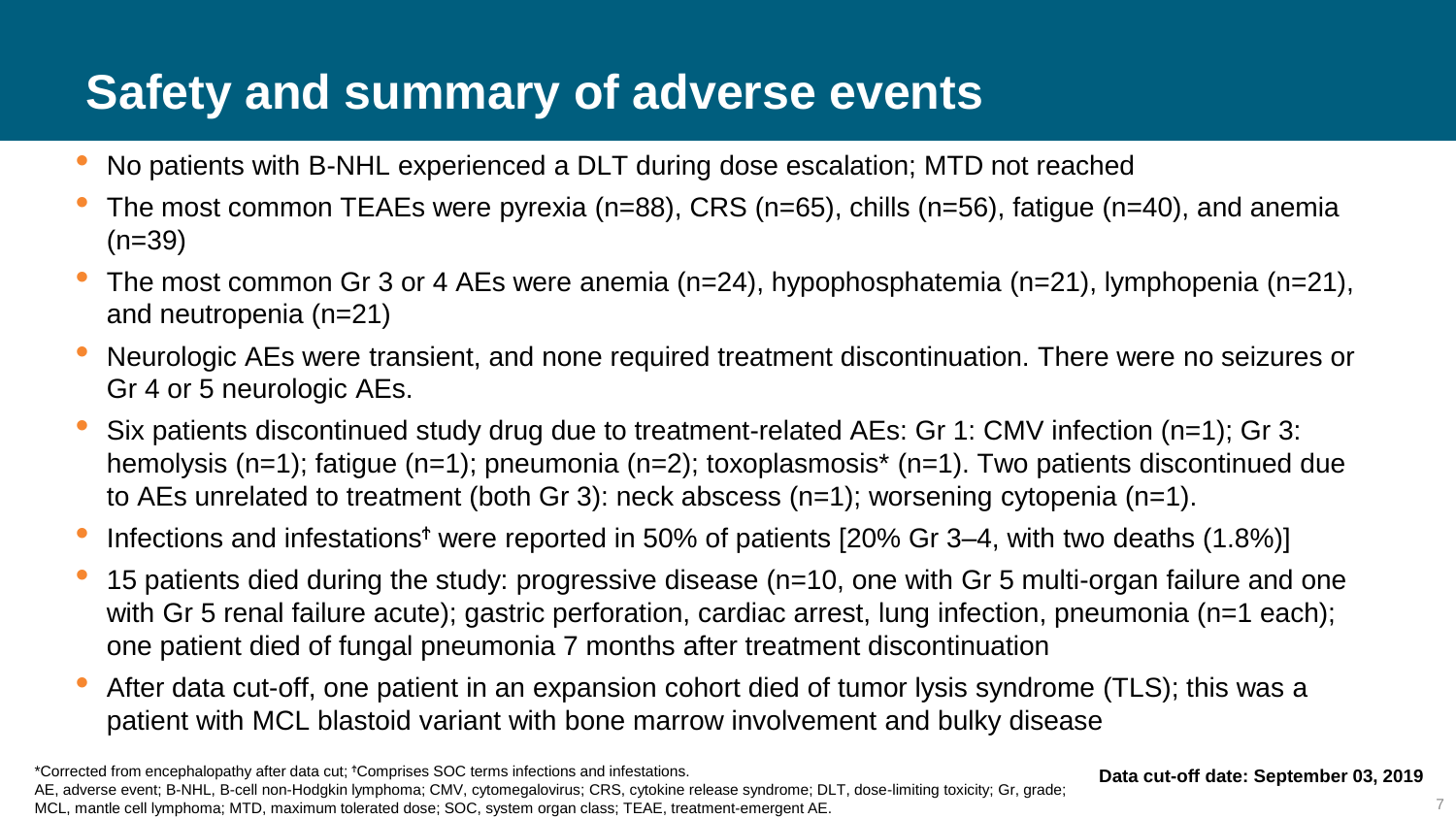### **Overall response rate in patients with R/R FL Gr 1–3a and an opportunity for assessment at Week 12\***

**ORR/CR rate in patients treated with REGN1979 ≥5 mg was 95%/77%**

|                                               | <b>REGN1979 dose groups</b> |                      |                            |                  |                   |                   |                                             |  |
|-----------------------------------------------|-----------------------------|----------------------|----------------------------|------------------|-------------------|-------------------|---------------------------------------------|--|
| <b>BOR</b> by<br>Lugano Criteria <sup>1</sup> | $<$ 5 mg<br>$(N=7)$         | $5-12$ mg<br>$(N=5)$ | $18 - 40$<br>mg<br>$(N=7)$ | 80 mg<br>$(N=2)$ | 160 mg<br>$(N=5)$ | 320 mg<br>$(N=3)$ | <b>Total for</b><br>$\geq$ 5 mg<br>$(N=22)$ |  |
| ORR (CR/PR), n (%)                            | 1 $(14.3)$                  | 5(100)               | 6(85.7)                    | 2(100)           | 5(100)            | 3(100)            | <b>21</b> (95.5)                            |  |
| Complete response                             | 1 $(14.3)$                  | 5(100)               | 5(71.4)                    | $\overline{0}$   | 4 $(80.0)$        | 3(100)            | 17 $(77.3)$                                 |  |
| Partial response                              | $\overline{0}$              | $\overline{0}$       | 1 $(14.3)$                 | 2(100)           | 1(20.0)           | $\overline{0}$    | 4(18.2)                                     |  |
| Stable disease                                | 4 $(57.1)$                  | $\overline{0}$       | 1(14.3)                    | $\overline{0}$   | $\overline{0}$    | $\overline{0}$    | 1 $(4.5)$                                   |  |
| Progressive disease                           | 2(28.6)                     | $\overline{0}$       | $\overline{0}$             | $\overline{0}$   | $\Omega$          | $\overline{0}$    | $\overline{0}$                              |  |



• Complete metabolic response

\*First dose at least 12 weeks before data cut-off. BOR, best overall response; CR, complete response; FL, follicular lymphoma; Gr, grade; ORR, overall response rate; PR, partial response; R/R, relapsed/refractory. 1. Cheson BD et al. *J Clin Oncol.* 2014;32:3059–3067.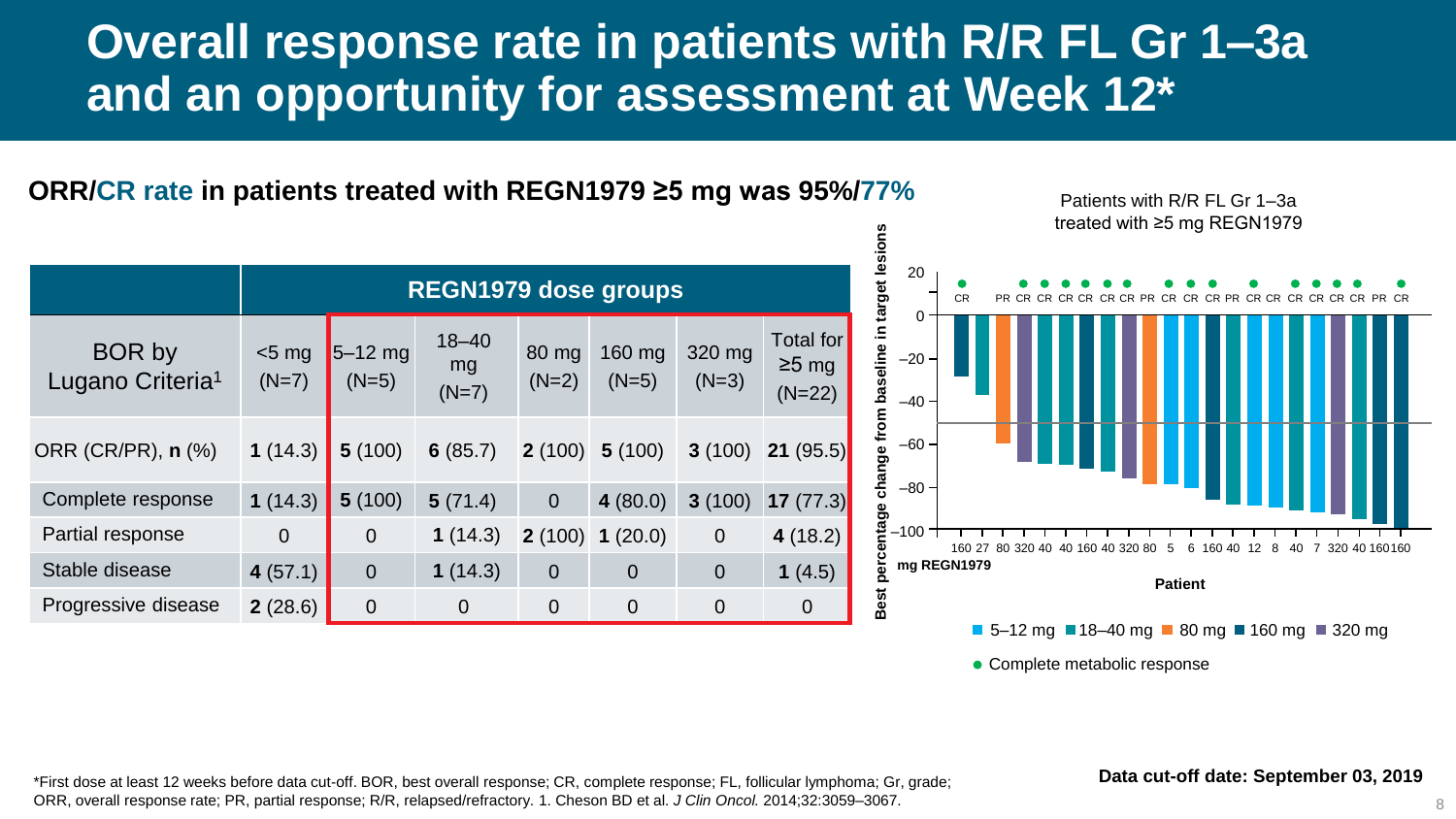#### **Median progression-free survival in patients with R/R FL Gr 1–3a and an opportunity for assessment at Week 12\* was 11.4 months**



Censored patients for current K–M estimates are mostly due to relatively short follow-up

| In patients with FL Gr 1-3a treated with $\geq$ 5 mg REGN1979 (n=22)                |                   |
|-------------------------------------------------------------------------------------|-------------------|
| Median duration of follow-up (range), months                                        | $6.8(1.0 - 22.1)$ |
| Number of patients with ongoing responses at the last tumor assessment <sup>†</sup> | 14 of 21          |
| Number of patients with ongoing CRs at the last tumor assessment <sup>†</sup>       | 12 of 17          |

\*Includes patients treated with ≥5 mg REGN1979 and first dose at least 12 weeks before data cut-off.; <sup>†</sup>Includes patients with responses that are ongoing or have completed the study without experiencing progressive disease or death at their last tumor assessment. CI, confidence interval; CR, complete response; FL, follicular lymphoma; Gr, grade; K–M, Kaplan–Meier; R/R, relapsed/refractory.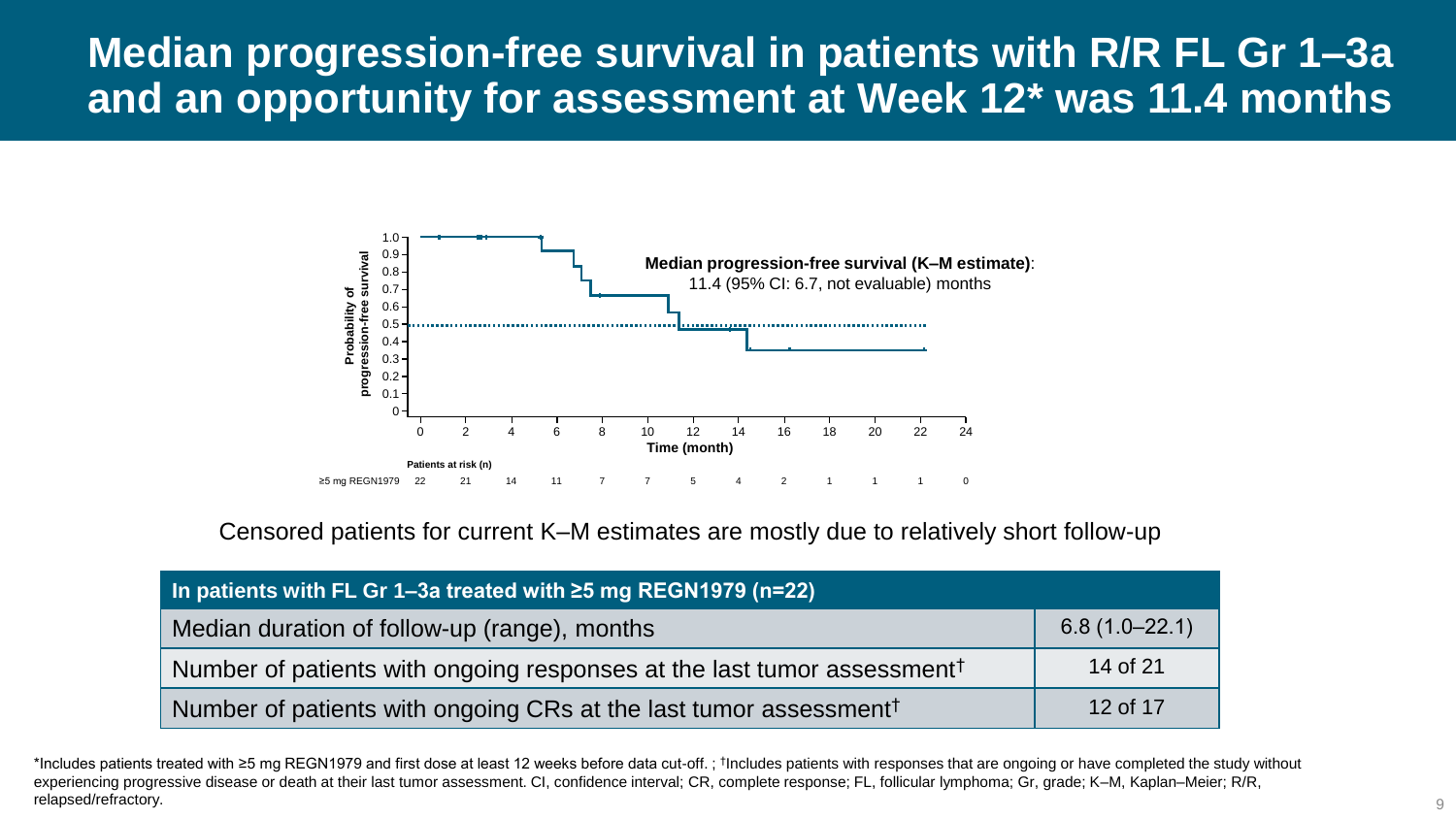#### **Overall response rate in patients with R/R DLBCL and an opportunity for assessment at Week 12\***

**ORR/CR rate in patients treated with REGN1979 ≥80 mg: 58%/42% Without prior CAR T-cell therapy† with REGN1979 ≥80 mg: 71%/71% With prior CAR T-cell therapy† with REGN1979 ≥80 mg: 50%/25%**

|                                        | <b>REGN1979 dose groups</b> |                                               |                                      |                          |                                       |                   |                                  | <b>Without prior</b><br><b>CAR T at doses</b><br>$\geq 80$ mg | <b>With prior</b><br><b>CAR T at doses</b><br>$\geq 80$ mg |                   |
|----------------------------------------|-----------------------------|-----------------------------------------------|--------------------------------------|--------------------------|---------------------------------------|-------------------|----------------------------------|---------------------------------------------------------------|------------------------------------------------------------|-------------------|
| BOR by<br>Lugano Criteria <sup>1</sup> | $<$ 5 mg<br>$(N=15)$        | $5 \text{ mg}$<br>$12 \text{ mg}$<br>$(N=11)$ | $18 \text{ mg}$<br>40 mg<br>$(N=11)$ | 80 mg<br>$(N=6)$         | 160 mg<br>$(N=11)$                    | 320 mg<br>$(N=2)$ | Total<br>$\geq$ 80mg<br>$(N=19)$ | BOR by<br>Lugano Criteria <sup>1</sup>                        | <b>Total</b><br>$(N=7)$                                    | Total<br>$(N=12)$ |
| ORR (CR/PR), n (%)                     | 2(13.3)                     | <b>2</b> (18.2) <b>6</b> (54.5)               |                                      | $\vert 5 \rangle (83.3)$ | 5(45.5)                               | 1(50.0)           | 11 $(57.9)$                      | ORR (CR/PR), n (%)                                            | 5(71.4)                                                    | 6(50.0)           |
| Complete response                      | $\overline{0}$              | 1(9.1)                                        | 2(18.2)                              |                          | $\vert 4 (66.7) \vert 3 (27.3) \vert$ | 1(50.0)           | 8(42.1)                          | Complete response                                             | 5(71.4)                                                    | 3(25.0)           |
| Partial response                       | 2(13.3)                     | 1(9.1)                                        | 4(36.4)                              |                          | $\vert$ 1 (16.7) 2 (18.2)             | $\overline{0}$    | 3(15.8)                          | Partial response                                              | 0                                                          | 3(25.0)           |
| Stable disease                         | 4(26.7)                     |                                               | 4 (36.4) 3 (27.3)                    | $\overline{0}$           | 1(9.1)                                | 1(50.0)           | 2(10.5)                          | Stable disease                                                | 1(14.3)                                                    | 1(8.3)            |
| Progressive disease                    | 8(53.3)                     | 4(36.4)                                       | (9.1)                                | 1(16.7)                  | 2(18.2)                               | $\overline{0}$    | 3(15.8)                          | Progressive disease                                           | 1(14.3)                                                    | 2(16.7)           |
| Not available                          | 1 $(6.7)$                   | 1(9.1)                                        | 1(9.1)                               | $\overline{0}$           | 3(27.3)                               | $\overline{0}$    | 3(15.8)                          | Not available                                                 | 0                                                          | 3(25.0)           |

\*First dose at least 12 weeks before data cut-off. †CD19-directed CAR T-cell therapy.

BOR, best overall response; CAR, chimeric antigen receptor; CR, complete response; DLBCL, diffuse large B-cell lymphoma; ORR, overall

response rate; PR, partial response; R/R, relapsed/refractory.

1. Cheson BD et al. *J Clin Oncol.* 2014;32:3059–3067.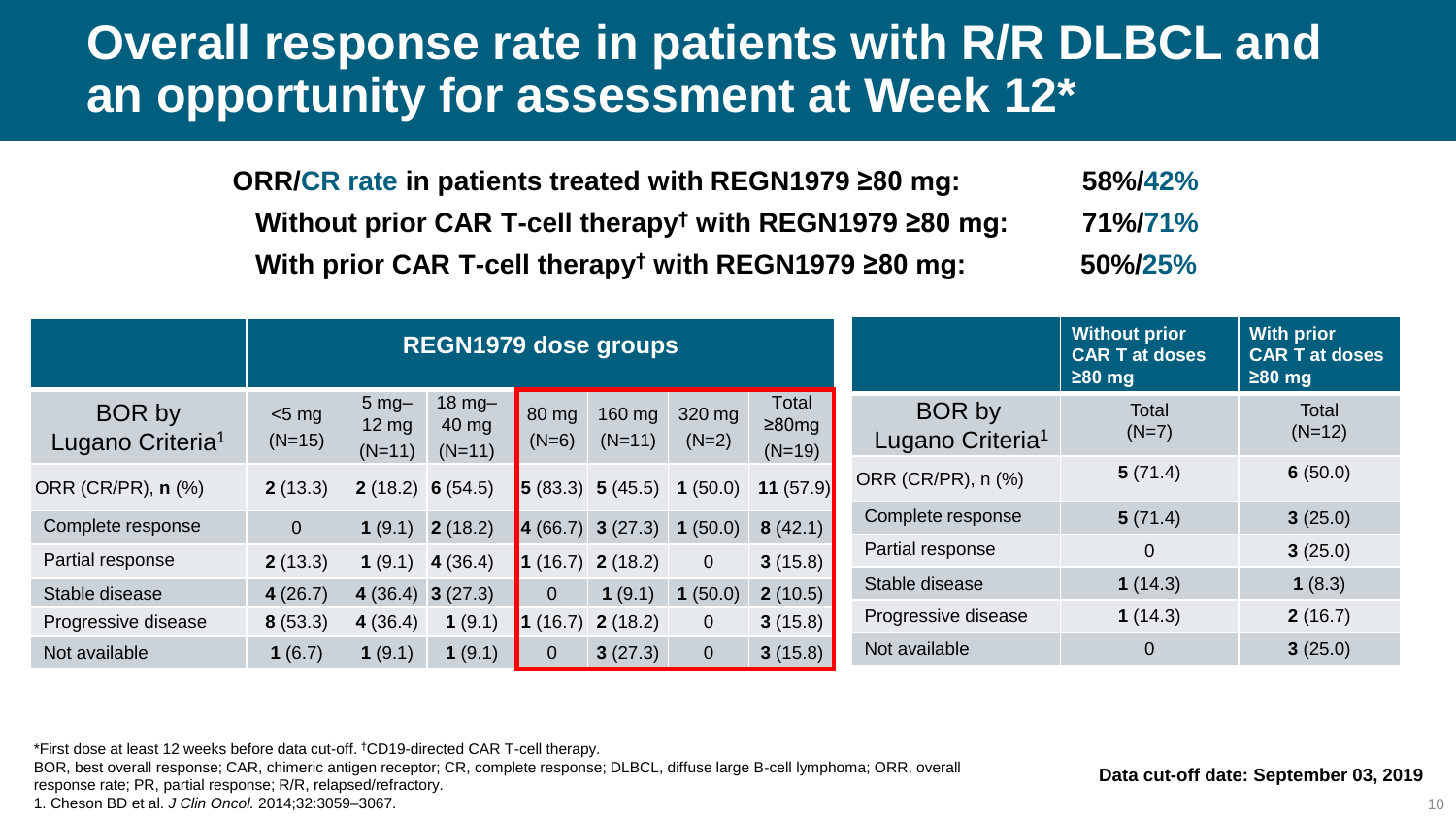# **All CRs in patients with R/R DLBCL and an opportunity for assessment at Week 12 are ongoing**

In patients **without prior CAR T-cell therapy** with first dose at least 12 weeks before data cut-off†



In patients who **previously failed CAR T-cell therapy** with first dose at least 12 weeks before data cut-off†



| In patients with DLBCL without prior CAR T-cell therapy<br>treated with $\geq$ 80 mg REGN1979 (n=7) |                   |
|-----------------------------------------------------------------------------------------------------|-------------------|
| Median duration of follow-up (range),<br>months                                                     | $5.3(1.2 - 11.8)$ |
| Number of patients with ongoing<br>responses at the last tumor assessment*                          | 5 of 5            |
| Number of patients with ongoing CRs at<br>the last tumor assessment*                                | $5$ of $5$        |

#### **All CRs remain ongoing at the last tumor assessment; responses appear durable**

| In patients with DLBCL with prior CAR T-cell therapy<br>treated with ≥80 mg REGN1979 (n=12) |                  |  |  |  |  |
|---------------------------------------------------------------------------------------------|------------------|--|--|--|--|
| Median duration of follow-up (range),<br>months                                             | $2.6(0.4 - 9.9)$ |  |  |  |  |
| Number of patients with ongoing responses<br>at the last tumor assessment*                  | 4 of 6           |  |  |  |  |
| Number of patients with ongoing CRs at<br>the last tumor assessment*                        | 3 of 3           |  |  |  |  |

\*Includes patients with responses that are ongoing or have completed the study without experiencing progressive disease or death at their last tumor assessment. † Includes patients treated with ≥80 mg REGN1979; CAR T-cell therapy refers to CD19-direct CAR T-cell therapy. CAR, chimeric antigen receptor; CR, complete response; DLBCL, diffuse large B-cell lymphoma; R/R, relapsed/refractory.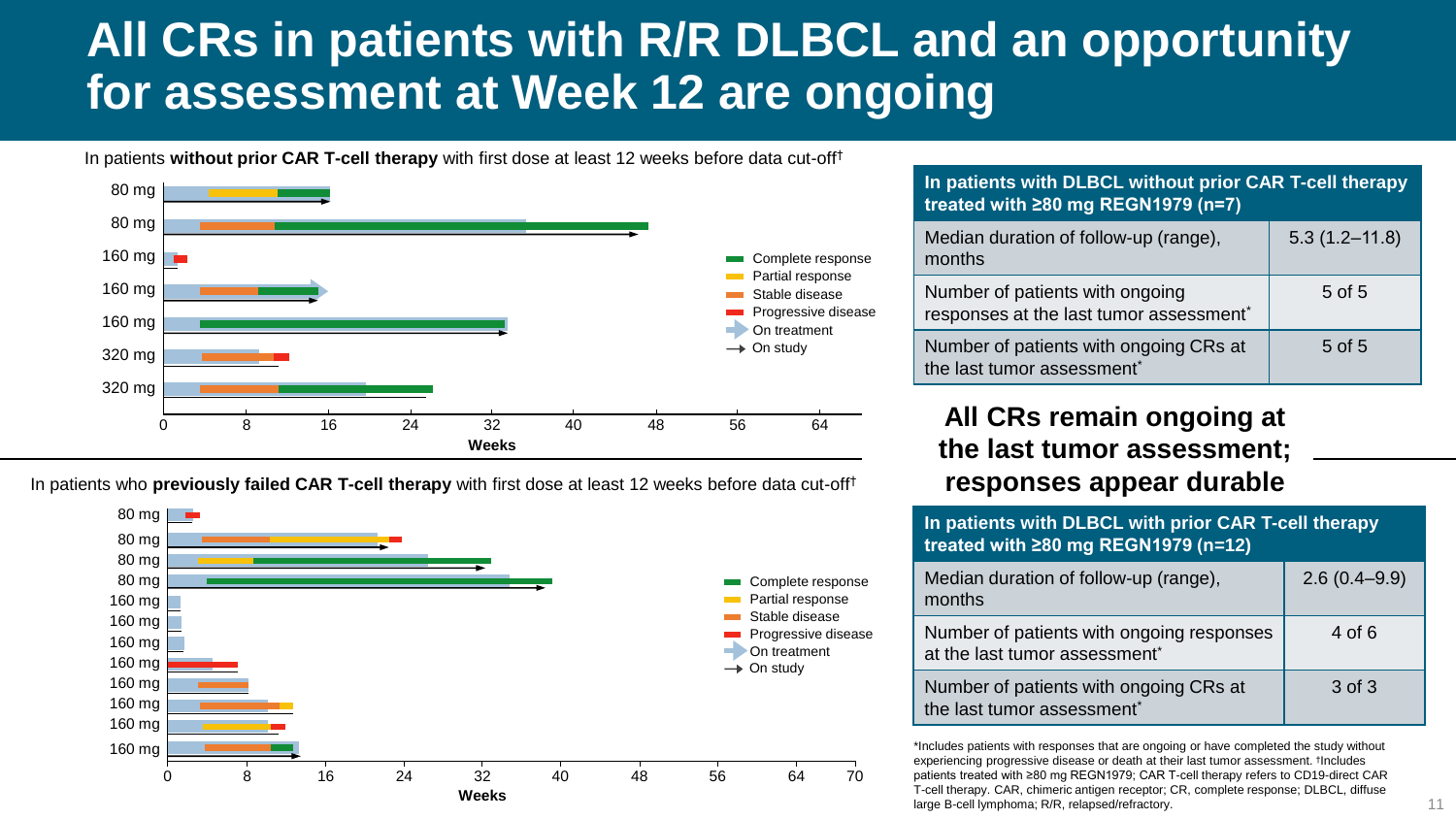#### **Baseline CD20 level does not predict response/non-response; some progression may be associated with loss of CD20**

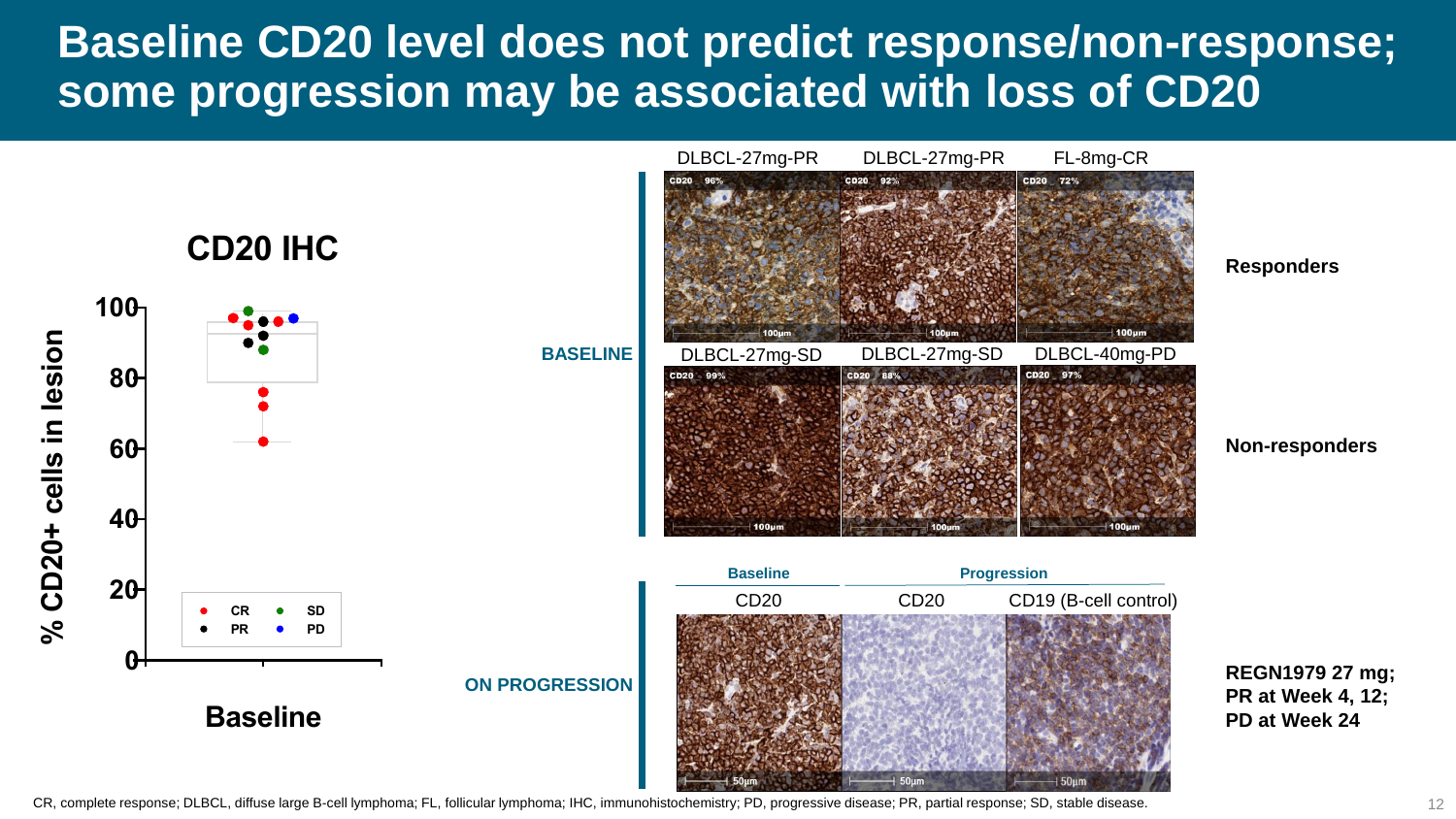#### **Increases in PD-L1 expression and PD-1+ TIL density observed in malignant lymph node tissue following REGN1979 treatment**



CR, complete response; DLBCL, diffuse large B-cell lymphoma; FL, follicular lymphoma; IHC, immunohistochemistry; PD, progressive disease; PD-1, programmed cell death-1; PD-L1, PD ligand-1; TIL, tumor-infiltrating lymphocyte. 13